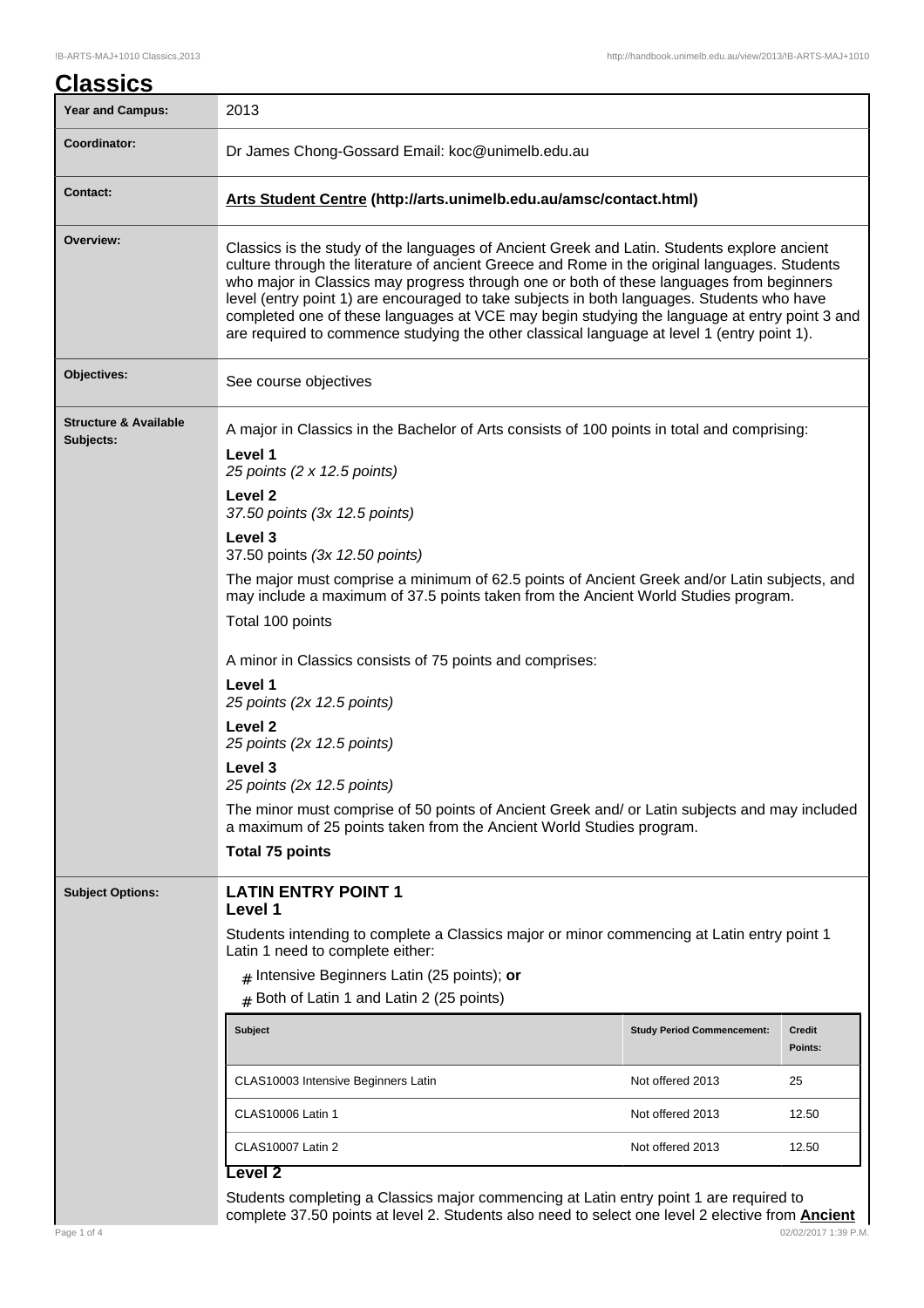#### **World Studies (../../view/2013/%21B-ARTS-MAJ%2B1010)** program or one level 2 Ancient Greek Elective.

Students completing a Classics minor are required to complete 25 points at level 2.

| <b>Subject</b>    | <b>Study Period Commencement:</b> | Credit<br>Points: |
|-------------------|-----------------------------------|-------------------|
| CLAS20029 Latin 3 | Semester 1                        | 12.50             |
| CLAS20031 Latin 4 | Not offered 2013                  | 12.50             |

### **Level 3**

Students completing a Classics major commencing at entry point 1 are required to complete 37.5 points at level 3. Students may select one level 3 elective from the **Ancient World Studies (../../view/2013/%21B-ARTS-MAJ%2B1010)** major or one level 3 Ancient Greek Elective.

Students undertaking a Classics minor are only required to complete 25 points at level 3.

| <b>Subject</b>    | <b>Study Period Commencement:</b> | <b>Credit</b><br>Points: |
|-------------------|-----------------------------------|--------------------------|
| CLAS30013 Latin 5 | Not offered 2013                  | 12.50                    |
| CLAS30009 Latin 6 | Not offered 2013                  | 12.50                    |

#### **LATIN ENTRY POINT 3 Level 1**

Students intending to complete a Classics major commencing at Latin entry point 3 must have completed VCE Latin or equivalent. Students commencing a Classics major at Latin entry point 3 are also required to study Ancient Greek. Students who have no prior knowledge of Ancient Greek will need to commence this at level 1.

Students completing a major or minor are required to complete a minimum of 25 points at level 1.

| <b>Subject</b>            | <b>Study Period Commencement:</b> | Credit<br>Points: |
|---------------------------|-----------------------------------|-------------------|
| CLAS10012 Latin 3         | Not offered 2013                  | 12.50             |
| CLAS10014 Latin 4         | Not offered 2013                  | 12.50             |
| CLAS10004 Ancient Greek 1 | Not offered 2013                  | 12.50             |
| CLAS10005 Ancient Greek 2 | Not offered 2013                  | 12.50             |

## **Level 2**

Students undertaking a Classics major commencing at Latin entry point 3 are required to complete a minimum of 37.50 points of language subjects. Students may select one level 2 elective from the **Ancient World Studies (../../view/2013/%21B-ARTS-MAJ%2B1010)**  program.

Students undertaking a Classics minor are required to complete 25 points at level 2.

| <b>Subject</b>            | <b>Study Period Commencement:</b> | <b>Credit</b><br>Points: |
|---------------------------|-----------------------------------|--------------------------|
| CLAS20029 Latin 3         | Semester 1                        | 12.50                    |
| CLAS20031 Latin 4         | Not offered 2013                  | 12.50                    |
| CLAS20030 Latin 5         | Not offered 2013                  | 12.50                    |
| CLAS20026 Latin 6         | Not offered 2013                  | 12.50                    |
| CLAS20015 Ancient Greek 3 | Not offered 2013                  | 12.50                    |
| CLAS20016 Ancient Greek 4 | Not offered 2013                  | 12.50                    |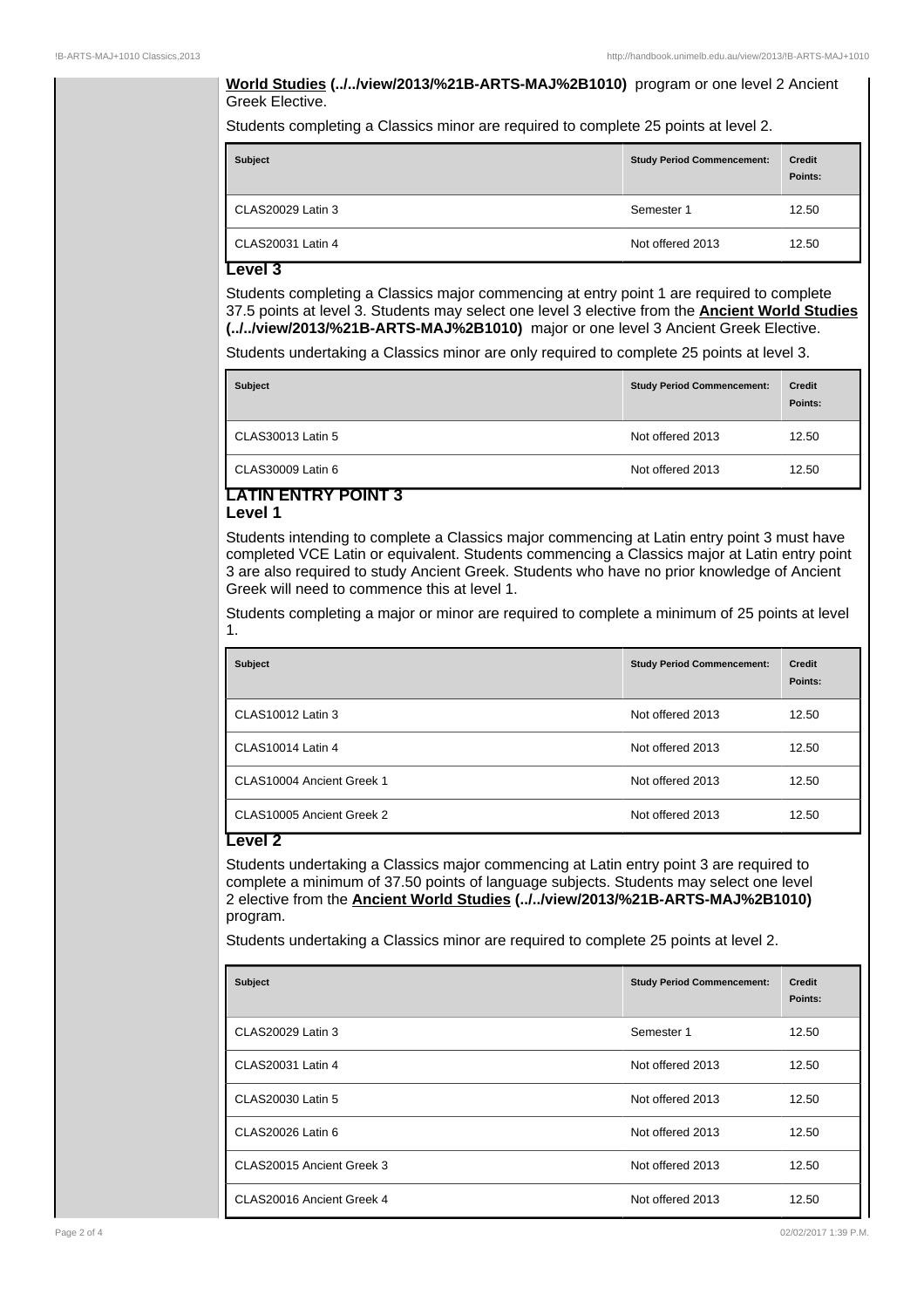# **Level 3**

Students undertaking a Classics major commencing at Latin entry point 3 are required to complete 37.5 points at level 3. Students may select one level 3 elective from the **Ancient World Studies (../../view/2013/%21B-ARTS-MAJ%2B1010)** program.

Students undertaking a Classics minor are only required to take 25 points at level 3.

| <b>Subject</b>            | <b>Study Period Commencement:</b> | Credit<br>Points: |
|---------------------------|-----------------------------------|-------------------|
| CLAS30013 Latin 5         | Not offered 2013                  | 12.50             |
| CLAS30009 Latin 6         | Not offered 2013                  | 12.50             |
| CLAS30024 Ancient Greek 5 | Not offered 2013                  | 12.50             |
| CLAS30025 Ancient Greek 6 | Not offered 2013                  | 12.50             |

## **ANCIENT GREEK ENTRY POINT 1 Level 1**

Students completing a major or minor in Classics, commencing at Ancient Greek entry point 1 are required to complete 25 points at level 1:

# Ancient Greek 1 and Ancient Greek 2 (25 points); or

 ${}_{\#}$  Intensive Ancient Greek 1 and Ancient Greek 2 (25 points).

| <b>Subject</b>                      | <b>Study Period Commencement:</b> | <b>Credit</b><br>Points: |
|-------------------------------------|-----------------------------------|--------------------------|
| CLAS10004 Ancient Greek 1           | Not offered 2013                  | 12.50                    |
| CLAS10005 Ancient Greek 2           | Not offered 2013                  | 12.50                    |
| CLAS10022 Intensive Ancient Greek 1 | Not offered 2013                  | 12.50                    |

### **Level 2**

Students undertaking a Classics major commencing at Ancient Greek entry point 1 are required to complete 37.50 points of level 2. Students may also select one level 2 elective from the **Ancient World Studies (../../view/2013/%21B-ARTS-MAJ%2B1010)** program, or one level 2 Latin elective.

Students completing the Classics minor are only required to complete 25 points at level 2.

| <b>Subject</b>            | <b>Study Period Commencement:</b> | <b>Credit</b><br>Points: |
|---------------------------|-----------------------------------|--------------------------|
| CLAS20015 Ancient Greek 3 | Not offered 2013                  | 12.50                    |
| CLAS20016 Ancient Greek 4 | Not offered 2013                  | 12.50                    |

# **Level 3**

Students intending to complete a Classics major commencing at Ancient Greek entry point 1 are required to complete 37.50 points of level 3. Students may also select one level 3 elective from the **Ancient World Studies (../../view/2013/%21B-ARTS-MAJ%2B1010)** program, or one level 3 Latin elective.

Students completing the Classics minor are only required to complete 25 points at level 3.

| <b>Subject</b>                   | <b>Study Period Commencement:</b> | Credit<br>Points: |
|----------------------------------|-----------------------------------|-------------------|
| CLAS30024 Ancient Greek 5        | Not offered 2013                  | 12.50             |
| CLAS30025 Ancient Greek 6        | Not offered 2013                  | 12.50             |
| ANCIENT GREEK ENTRY POINT 3<br>. |                                   |                   |

**Level 1**